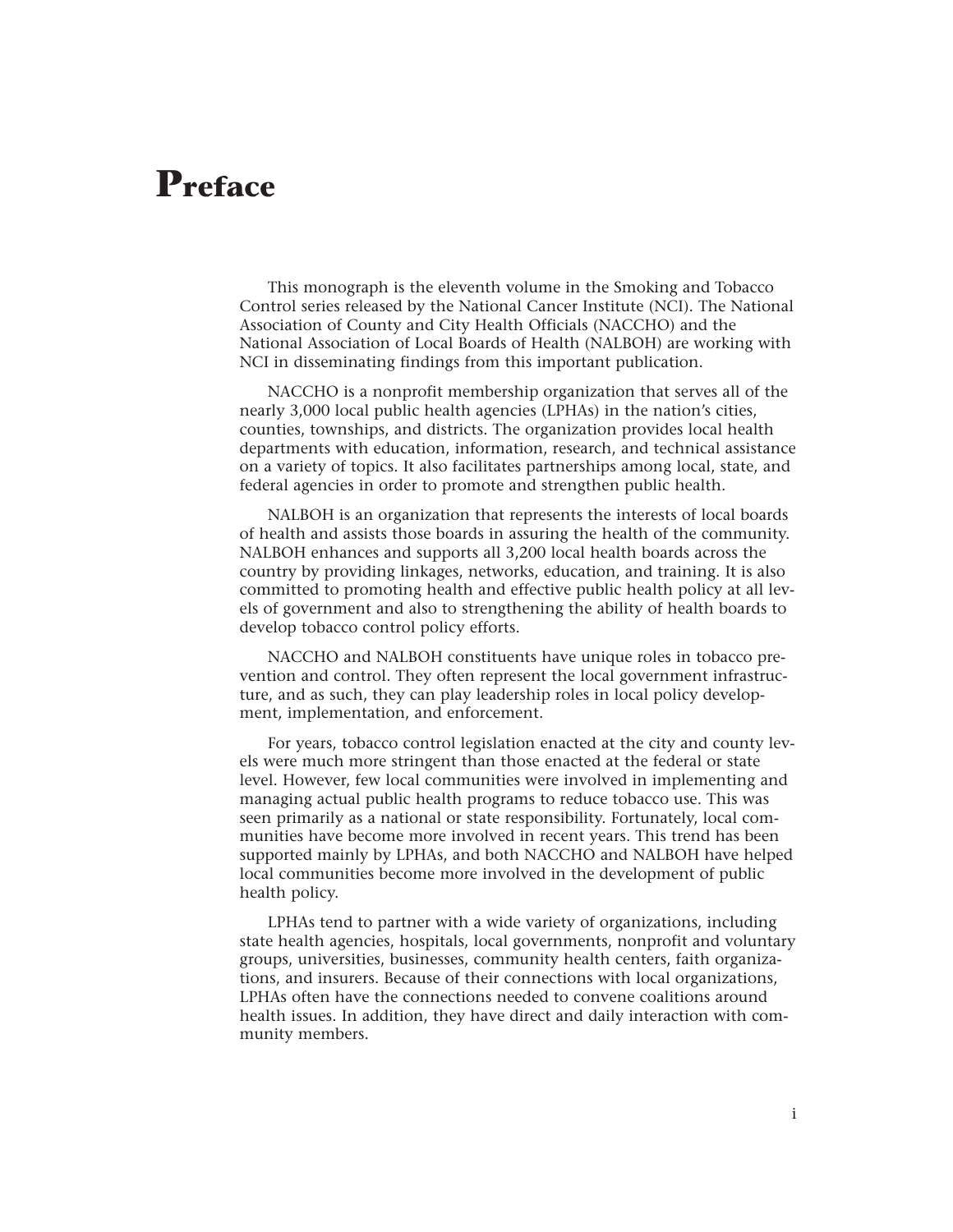About 20 percent of LPHAs are "safety net" providers of primary care services for underserved populations. An even greater number of LPHAs provide a variety of clinical preventive services, such as adult and child immunizations and blood pressure screening. Because of their role in ensuring community health, LPHAs are considered a source of local expertise on health issues. Their credibility regarding tobacco and other health and prevention issues is high, and they can therefore play a strong role in educating both the general public and local policy makers about tobacco control issues.

Coupled with broad-based grassroots support and effective advocacy efforts, the public education provided by LPHAs is a critical element of successful local tobacco control policy initiatives. According to past experiences of communities throughout the United States, grassroots advocacy and strong community support have shown themselves to be cornerstones of successful tobacco control policy initiatives. Local health board members are ideal allies for grassroots tobacco control coalitions working on local policy initiatives; they act as the community's voice and its avenue to set local policy pertaining to the community environment. Because of their role in policy making, local health boards are in a unique position to promote or enact strong and effective clean indoor air, youth access and outdoor advertising regulations in their localities.

Both NACCHO and NALBOH believe this monograph represents a valuable tool for those local public health professionals working on tobacco control issues—issues that are of vital importance to local public health practitioners because of their capability to help reduce tobacco use in their communities. This monograph discusses state and local policies and regulations designed to reduce tobacco use among both adults and adolescents, and it provides a snapshot of the progress that has been made by LPHAs and local boards of health. Some of the findings contained in this volume also raise serious concerns about policy trends that may be detrimental to the goal of reducing tobacco use at the local level.

Of particular concern to NACCHO and NALBOH constituencies has been the significant increase in state laws that preempt local jurisdictions from enacting stronger, more comprehensive laws. The tobacco companies have promoted statewide preemptive legislation as a means of stripping local health authorities of their ability to enact local tobacco control regulations. In order to conceal the source of this political effort, the tobacco industry tends to interfere by using front groups and trade associations to oppose local tobacco control policies.

In the mid-1980s, faced with an increasing number of effective, local anti-tobacco ordinances, the tobacco industry quickly realized that preemption was the most effective method for countering local tobacco control policies. By 1998, a total of 30 states had enacted some form of legislation that precluded local jurisdictions in those states from enacting more stringent laws. These preemptive laws included 14 that preempted some or all clean indoor air ordinances, 22 that preempted some or all youth access ordinances, and 17 that preempted some or all tobacco advertising and pro-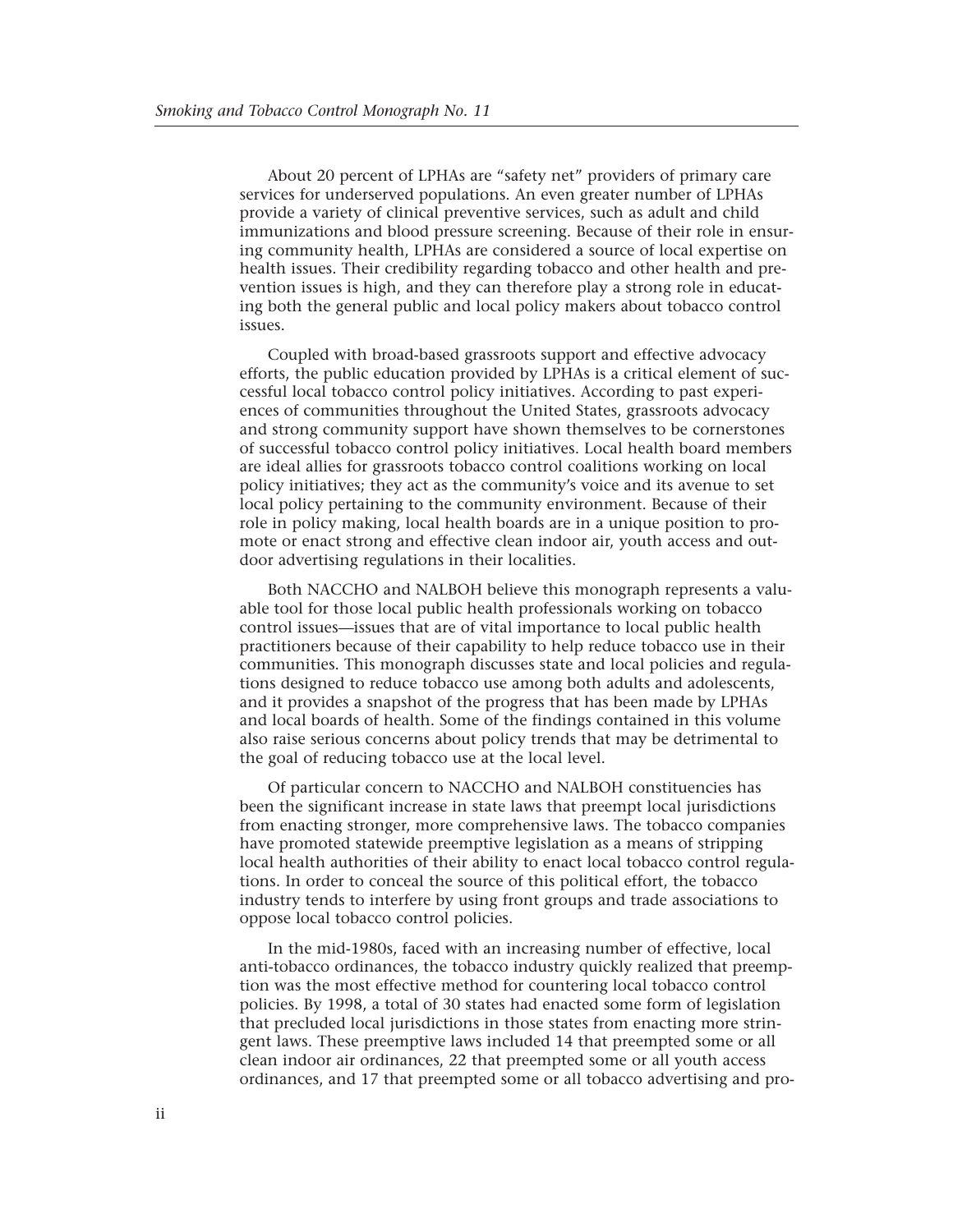

**Cumulative Number of Local Tobacco-Control Ordinances Preempted by State Laws by Year Preemptive Law Became Effective—United States, 1982-1998**

> motion ordinances (see figure above). By comparison, only three states had any form of preemption legislation on the books just 10 years earlier. Only one state, Maine, has ever successfully overturned preemption in a state law once it was enacted, and that law was limited to ordinances restricting tobacco displays.

> There is also concern about the significant drop-off in the number of clear indoor air ordinances enacted during the latter part of the 1990s. To be sure, some of the drop-off can be attributed to industry success in convincing state legislators to enact preemptive state laws. In addition, local jurisdictions have enacted ordinances covering single issues like youth access or advertising and promotion, to the detriment of clean indoor air concerns. While each of these issues is important, a significant body of research clearly demonstrates the broader public health importance of clean indoor air legislation. Not only does such legislation protect nonsmokers from a documented health risk, but research clearly shows that smoke-free public places, especially workplaces, provide a more supportive environment for smokers to quit. Even the tobacco industry's own internal research has shown this. For example, a Philip Morris study that followed some 25,000 smokers over time found that those working in a smoke-free work environment experienced an 84 percent higher quit rate than those facing no or minimal smoking restrictions.

> In light of findings like these, a considerable value can be placed on the compilation of local and regional tobacco control ordinance information, such as that found in this monograph. It is for this reason that NACCHO and NALBOH have begun to expand their roles beyond the efforts to pro